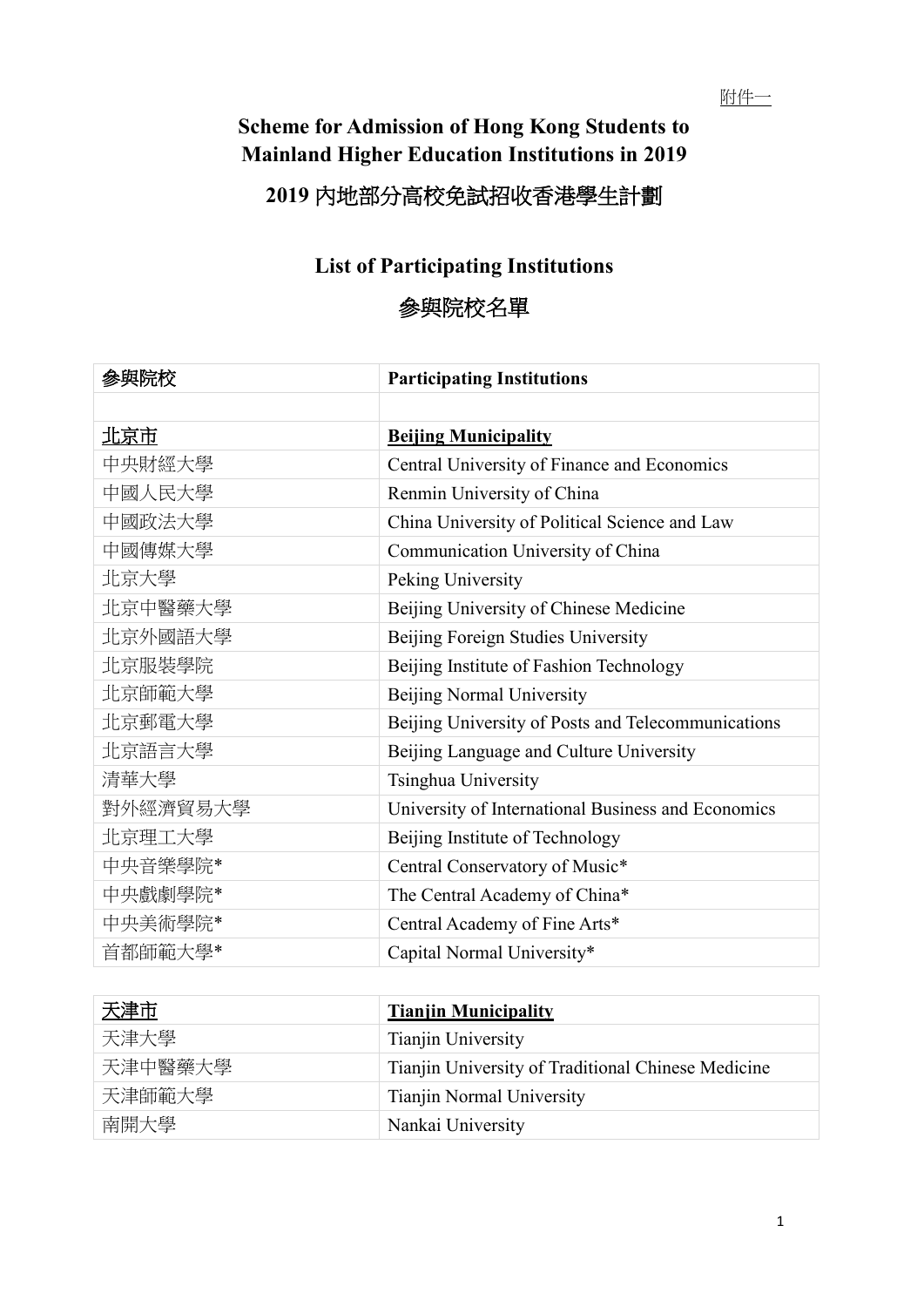| 遼寧省     | <b>Liaoning Province</b>                            |
|---------|-----------------------------------------------------|
| 東北大學    | Northeastern University                             |
| 大連理工大學  | Dalian University of Technology                     |
| 遼寧中醫藥大學 | Liaoning University of Traditional Chinese Medicine |
| 東北財經大學* | Dongbei University of Finance and Economics*        |

| 上海市     | <b>Shanghai Municipality</b>                        |
|---------|-----------------------------------------------------|
| 上海大學    | Shanghai University                                 |
| 上海中醫藥大學 | Shanghai University of Traditional Chinese Medicine |
| 上海外國語大學 | Shanghai International Studies University           |
| 上海交通大學  | Shanghai Jiao Tong University                       |
| 上海師範大學  | Shanghai Normal University                          |
| 上海財經大學  | Shanghai University of Finance and Economics        |
| 同濟大學    | Tongji University                                   |
| 東華大學    | Donghua University                                  |
| 復旦大學    | <b>Fudan University</b>                             |
| 華東政法大學  | East China University of Political Science and Law  |
| 華東師範大學  | East China Normal University                        |
| 華東理工大學  | East China University of Science and Technology     |
| 上海紐約大學  | Shanghai New York University                        |

| 江蘇省     | <b>Jiangsu Province</b>                |
|---------|----------------------------------------|
| 東南大學    | Southeast University                   |
| 南京大學    | Nanjing University                     |
| 南京中醫藥大學 | Nanjing University of Chinese Medicine |
| 南京師範大學  | Nanjing Normal University              |

| <u>浙江省</u> | <b>Zhejiang Province</b>            |
|------------|-------------------------------------|
| 浙江大學       | Zhejiang University                 |
| 浙江中醫藥大學    | Zhejiang Chinese Medical University |
| 浙江師範大學     | Zhejiang Normal University          |
| 浙江理工大學     | Zhejiang Sci-Tech University        |
| 溫州醫科大學     | Wenzhou Medical University          |
| 寧波大學       | Ningbo University                   |

| 福建省  | <b>Fujian Province</b> |
|------|------------------------|
| 華僑大學 | Huaqiao University     |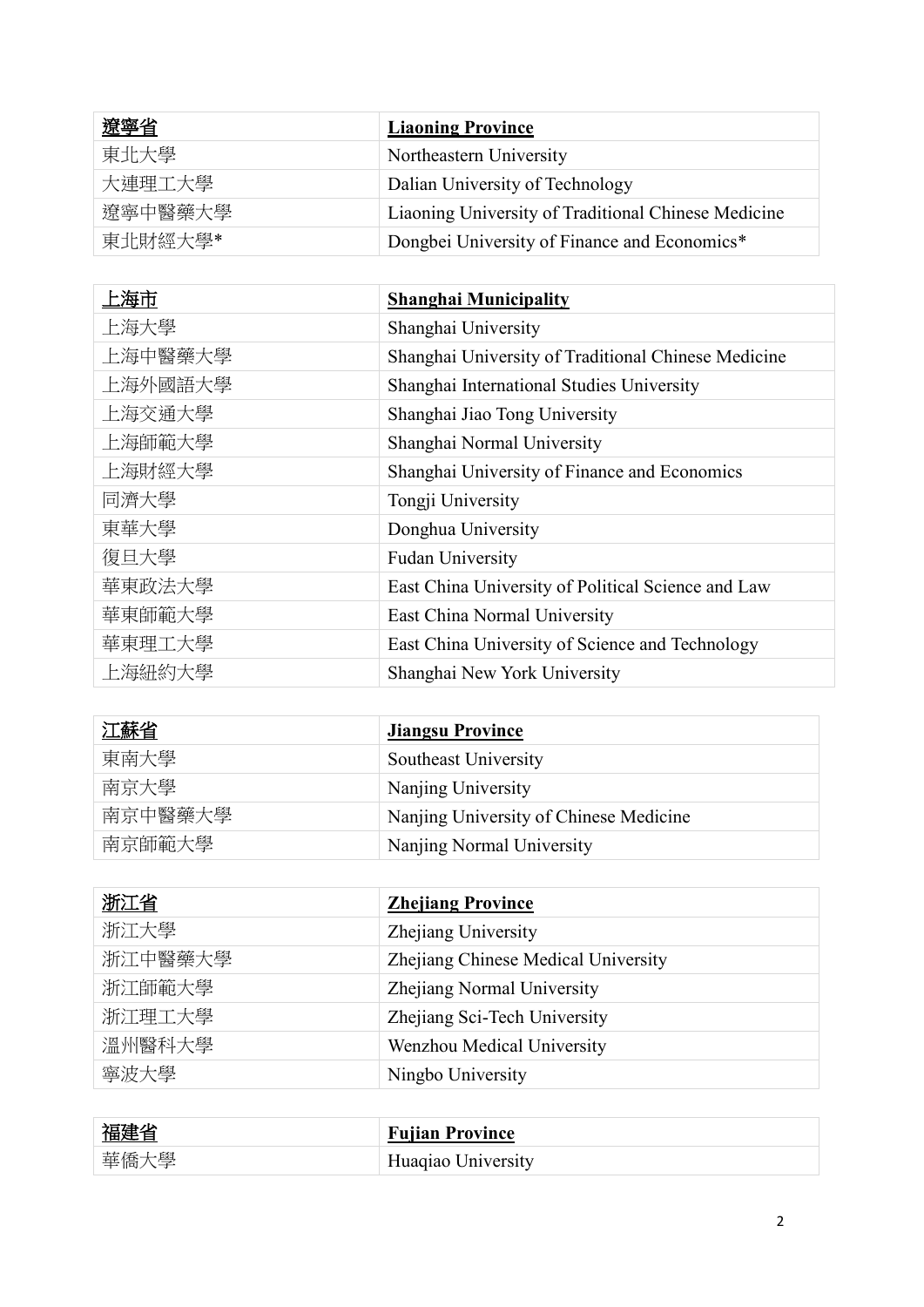| 集美大學    | Jimei University                                  |
|---------|---------------------------------------------------|
| 廈門大學    | Xiamen University                                 |
| 福州大學    | <b>Fuzhou University</b>                          |
| 福建中醫藥大學 | Fujian University of Traditional Chinese Medicine |
| 福建師範大學  | <b>Fujian Normal University</b>                   |

| 江西省     | <b>Jiangxi Province</b>                            |
|---------|----------------------------------------------------|
| 江西中醫藥大學 | Jiangxi University of Traditional Chinese Medicine |
| 南昌大學    | Nanchang University                                |

| 山東省    | <b>Shandong Province</b>   |
|--------|----------------------------|
| 山東大學   | <b>Shandong University</b> |
| 中國海洋大學 | Ocean University of China  |

| 河南省  | <b>Henan Province</b> |
|------|-----------------------|
| 鄭州大學 | Zhengzhou University  |

| 湖北省         | <b>Hubei Province</b>                    |
|-------------|------------------------------------------|
| 三峽大學        | China Three Gorges University            |
| 中南財經政法大學    | Zhongnan University of Economics and Law |
| 中國地質大學 (武漢) | China University of Geosciences (Wuhan)  |
| 武漢大學        | Wuhan University                         |
| 武漢理工大學      | Wuhan University of Technology           |
| 華中師範大學      | Central China Normal University          |
| 湖北大學*       | Hubei University*                        |

| 湖南省    | <b>Hunan Province</b>    |
|--------|--------------------------|
| 湖南師範大學 | Hunan Normal University  |
| 湖南大學   | Hunan University         |
| 中南大學   | Central South University |

| 廣東省        | <b>Guangdong Province</b>         |
|------------|-----------------------------------|
| 中山大學       | Sun Yat-sen University            |
| 北京師範大學珠海分校 | Beijing Normal University, Zhuhai |
| 汕頭大學       | <b>Shantou University</b>         |
| 南方醫科大學     | Southern Medical University       |
| 星海音樂學院     | Xinghai Conservatory of Music     |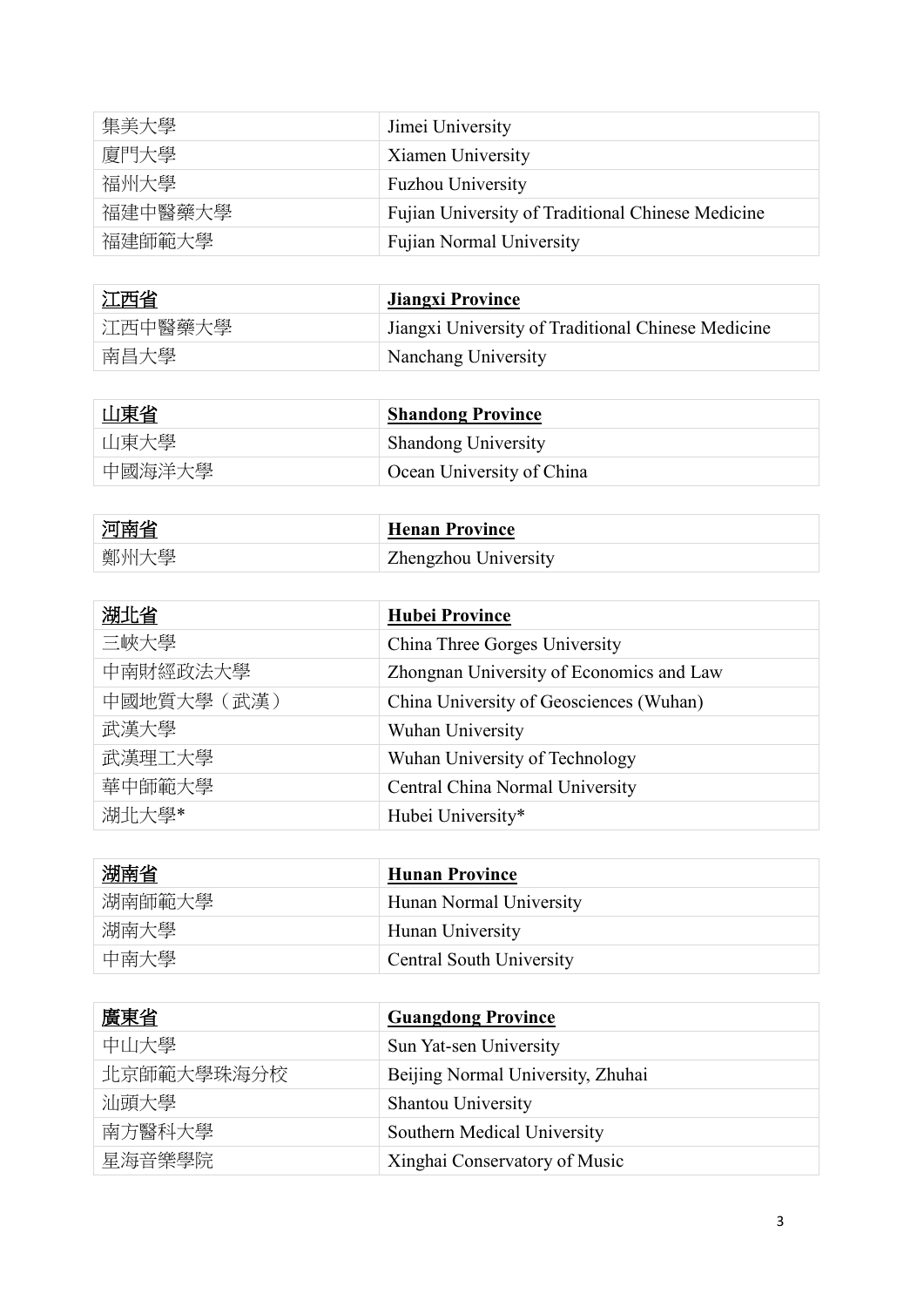| 深圳大學     | Shenzhen University                           |
|----------|-----------------------------------------------|
| 華南師範大學   | South China Normal University                 |
| 華南理工大學   | South China University of Technology          |
| 暨南大學     | Jinan University                              |
| 肇慶學院     | Zhaoqing University                           |
| 韶關學院     | Shaoguan University                           |
| 廣州大學     | Guangzhou University                          |
| 廣州中醫藥大學  | Guangzhou University of Chinese Medicine      |
| 廣州美術學院   | Guangzhou Academy of Fine Arts                |
| 廣州醫科大學   | Guangzhou Medical University                  |
| 廣東工業大學   | Guangdong University of Technology            |
| 廣東外語外貿大學 | Guangdong University of Foreign Studies       |
| 廣東金融學院   | Guangdong University of Finance               |
| 廣東財經大學   | Guangdong University of Finance and Economics |
| 廣東醫科大學   | <b>Guangdong Medical University</b>           |
| 廣東藥科大學   | Guangdong Pharmaceutical University           |
| 廣東海洋大學*  | Guangdong Ocean University*                   |

| 廣西壯族自治區 | <b>Guangxi Zhuang Autonomous Region</b> |
|---------|-----------------------------------------|
| 廣西大學    | Guangxi University                      |
| 廣西中醫藥大學 | Guangxi University of Chinese Medicine  |
| 廣西師範大學  | Guangxi Normal University               |
| 廣西醫科大學  | Guangxi Medical University              |

| 海南省  | <b>Hainan Province</b> |
|------|------------------------|
| 海南大學 | Hainan University      |

| 重慶市    | <b>Chongqing Municipality</b>                     |
|--------|---------------------------------------------------|
| 西南大學   | Southwest University                              |
| 西南政法大學 | Southwest University of Political Science and Law |
| 重慶大學   | Chongqing University                              |

| 四川省     | <b>Sichuan Province</b>                            |
|---------|----------------------------------------------------|
| 四川大學    | Sichuan University                                 |
| 四川師範大學  | Sichuan Normal University                          |
| 成都中醫藥大學 | Chengdu University of Traditional Chinese Medicine |
| 西南財經大學  | Southwestern University of Finance and Economics   |